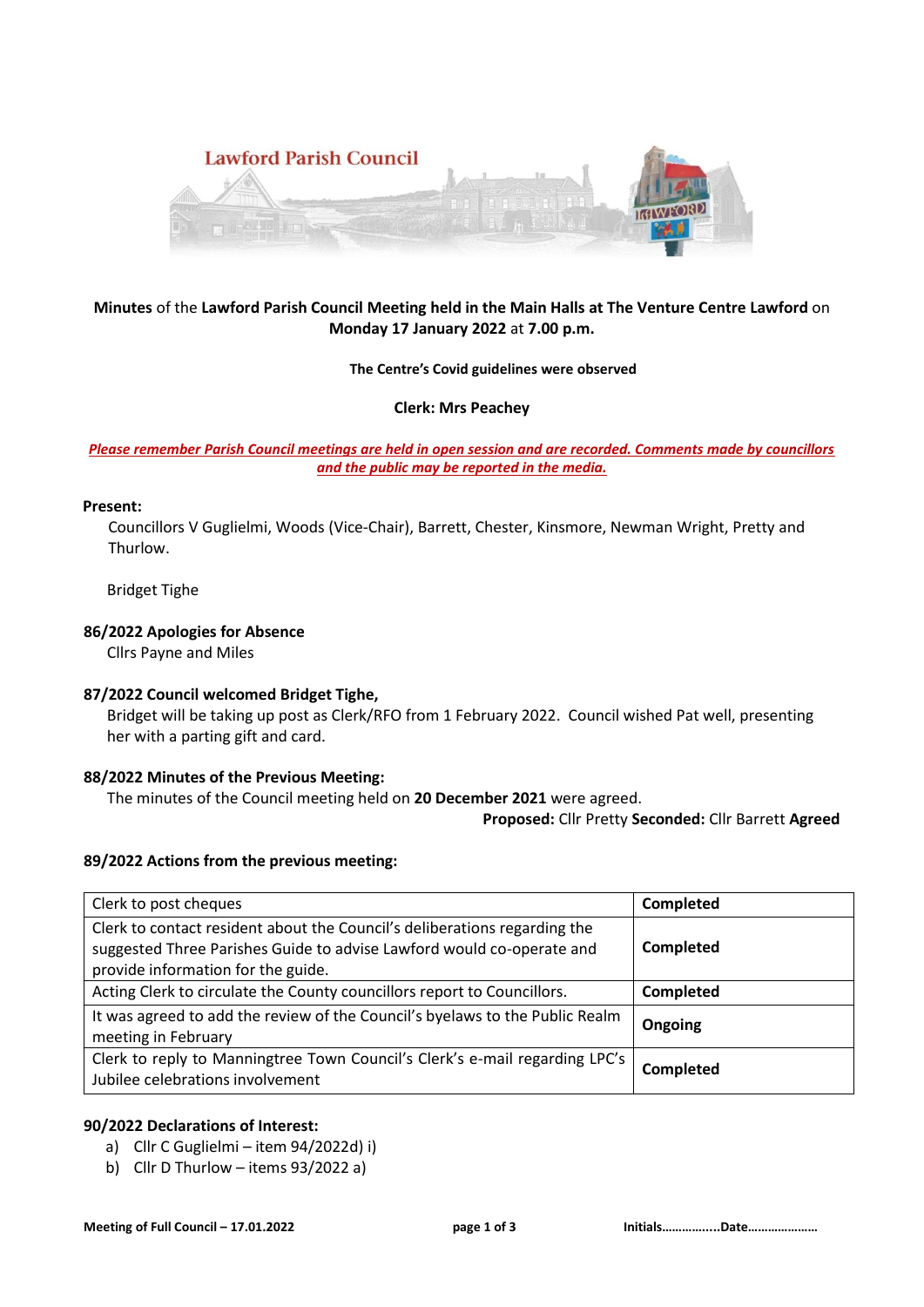## **91/2022 Public Voice:**

There were no members of the public present

# **92/2022 Reports and updates**

The following Councillors reports and Police Report were circulated as they become available and where possible published on council's Website

- a) The District Councillor
- b) The County Councillor's report and update on highways and other issues related to LPC Note: Cllr C Guglielmi advised council refuse affecting a resident should be cleared shortly. It was brought to council's attention that it was strewn on council land at the rear of her property.
- c) TDALC report
- d) Operation Quasar, crime report

# **93/2022 General Items**

a) Council wished to acknowledge the amount of work and time Cllr Thurlow had spent on behalf of council on contracts and various projects and meetings. A one-off payment of £500 was suggested.

### **Proposed:** Cllr Pretty **Seconded:** Cllr Barrett **Agreed**

# **94/2022 Administration Committee:**

a) Council discussed how to update residents with information about the work Council had carried out to improve/update local facilities.

A Press Release after the Parrish Assembly was suggested. Following this suggestion, it was decided to hold the Parish Assembly before the Annual Council Meeting Monday 16 May 2022 at 6pm.

**Clerk to contact the Venture Centre - Action**

- b) Approve cost to remove green waste *(see email Dave Childs)* Following discussion Cllr C Guglielmi offered to speak to TDC's Open Spaces Officer as the land in question is the responsibility of TDC. **Cllr C Guglielmi - Action**
- c) Items Councillors may wish to raise/discuss.
	- i) Cllr Chester highlighted problems being caused by people parking on Cotman Avenue which appears to be a growing problem at weekends.

Cllrs Pretty and Thurlow advised they had a meeting with the Parking Partnership, but they were not receptive to double yellow lines in the area. Cllr C Guglielmi suggested photographs be taken and he would take it forward. **For information:** builders must provide a parking space for each bedroom, and garages are considered as parking spaces.

- d) Council's expenditure
	- i) A list of expenditure was circulated for information prior to the meeting.
	- ii) In line with audit guidelines *(approved at Full council August 2018)* prior to the signing of cheques a councillor verified invoices, and the prepared cheques agreed. Confirmed by initialling Expenditure Spreadsheet, Cheques, and Invoices with green ink.

## **Proposed:** Cllr Barrett **Seconded:** Cllr V Guglielmi **Agreed Cllrs Thurlow and C Guglielmi abstained Clerk was requested to circulate the list of signatories – Action**

# **95/2022 Public Realm committee:**

a) A resident raised the issue of trade vehicles parking in Riverview car park overnight. It had been suggested a notice be put at the car park advising commercial vehicles could not park there, but it was felt unlikely to be sufficient. A letter has been sent to the company in question. If, after 10 days, the vehicles continue to be parked there, a further letter will be sent. If after the second letter the vehicle remains it will be referred to TDC. Cllr Thurlow reminded council the project to improve the Riverview Car Park included installing a gate. A suggestion was to narrow the entrance and put in place a height barrier.